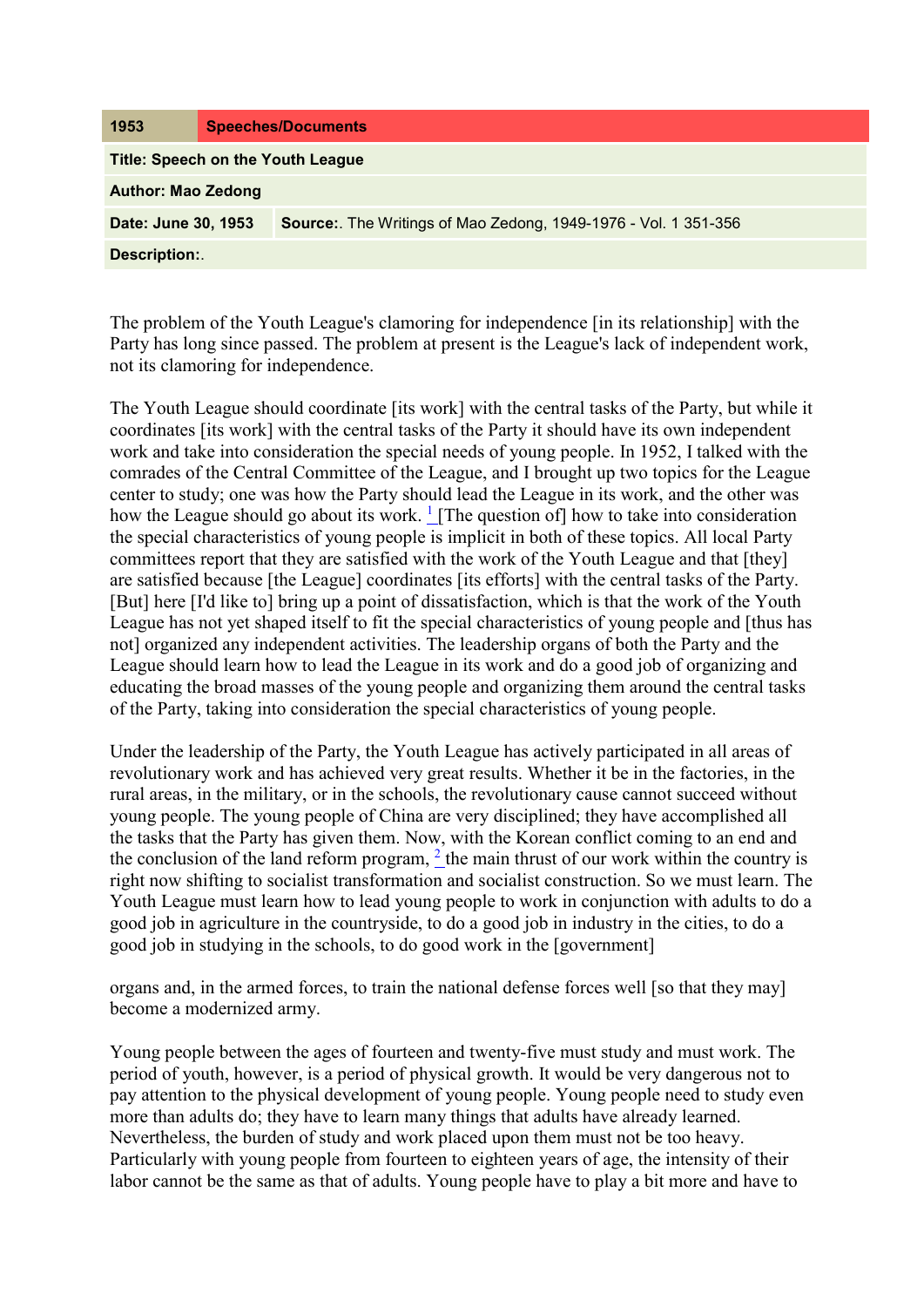have a bit more recreation. They have to jump around a bit; otherwise they will be unhappy. Later on, they will fall in love and get married. In these respects they are different from adults.

Let me say a few words to young people. First, I wish them good health, second, I wish them well in their studies, and third, I wish them well in their work.

I propose that another hour be added to the sleeping time of students. [The standard] now is eight hours but in fact they only get six or seven hours, and there is a general feeling that they do not get enough sleep. Since educated youth easily suffer from nervous exhaustion, often they can't get to sleep and can't wake up. We must stipulate nine hours of sleeping time [for them]. We should issue an order; we needn't debate it, just make it obligatory. Young people must sleep well, and teachers should get enough sleep too. Revolution brings many good things, but it also brings one bad thing, which is that everybody is too active, too enthusiastic, to a point where they become worn out. Now we must ensure that everybody is in good health; we must ensure that workers, peasants, soldiers, students, and cadres are all in good health. Of course, being in good health doesn't necessarily mean that one will study well; studying [well] requires certain methods.

Right now, the hours lower middle school students spend in class are also somewhat too long. We can consider reducing them appropriately. Activists hold too many meetings; this too should be reduced. On the one hand there is study, on the other recreation, rest, and sleep; both aspects must be taken into full consideration. Young workers, young peasants, and young soldiers study as they work; for them, too, work and study [on the one hand] and recreation, rest, and sleep [on the other] must both be taken into full consideration.

Both ends must be firmly grasped. Studying and work must be firmly grasped, but sleep, rest, and recreation must be firmly grasped also. In the past we only took hold of one end firmly, and we didn't take a firm hold on the other end, or else didn't take hold of it at all. Now we must develop some [programs for] recreation; there must be time and facilities [for recreation]. At this end too, we must take a firm hold. The Central Committee of the Party has already decided to reduce the number of meetings and the time [required] for study; you must supervise the implementation [of this decision]. If there are people who don't carry it out, [an explanation] should be demanded of them.

In short, we must make young people healthy, good in their studies, and good at their work. Some leading comrades only want the young people to work and pay no attention to the physical [well-being] of young people. [In such cases] you can use this statement [of mine] to rebuff them; the reasoning behind it is very sound. It is simply to protect the younger generation so that they may grow up better. Our generation had a bad time of it [in that] adults didn't take [good] care of children. Big people had tables to eat at, the little people didn't. Kids had no right to speak in their homes, and if they cried, they got a slap across the face. Today, New China must change its policy and be considerate of young people and teenagers.

We must elect young cadres to serve as members of the League Central Committee. In the time of the Three Kingdoms, Cao Cao led a huge army south of the Yangtze River to attack the [kingdom of] Eastern Wu. At the time, Zhou Yu was a "Youth League member" and served as marshal of Wu. The old generals such as Cheng Pu would not accept his authority, but later they were persuaded to do so and he was made marshal anyway. Consequently they won a victory.<sup>3</sup> Yet now, when we want Zhou Yu's to be members of the League Central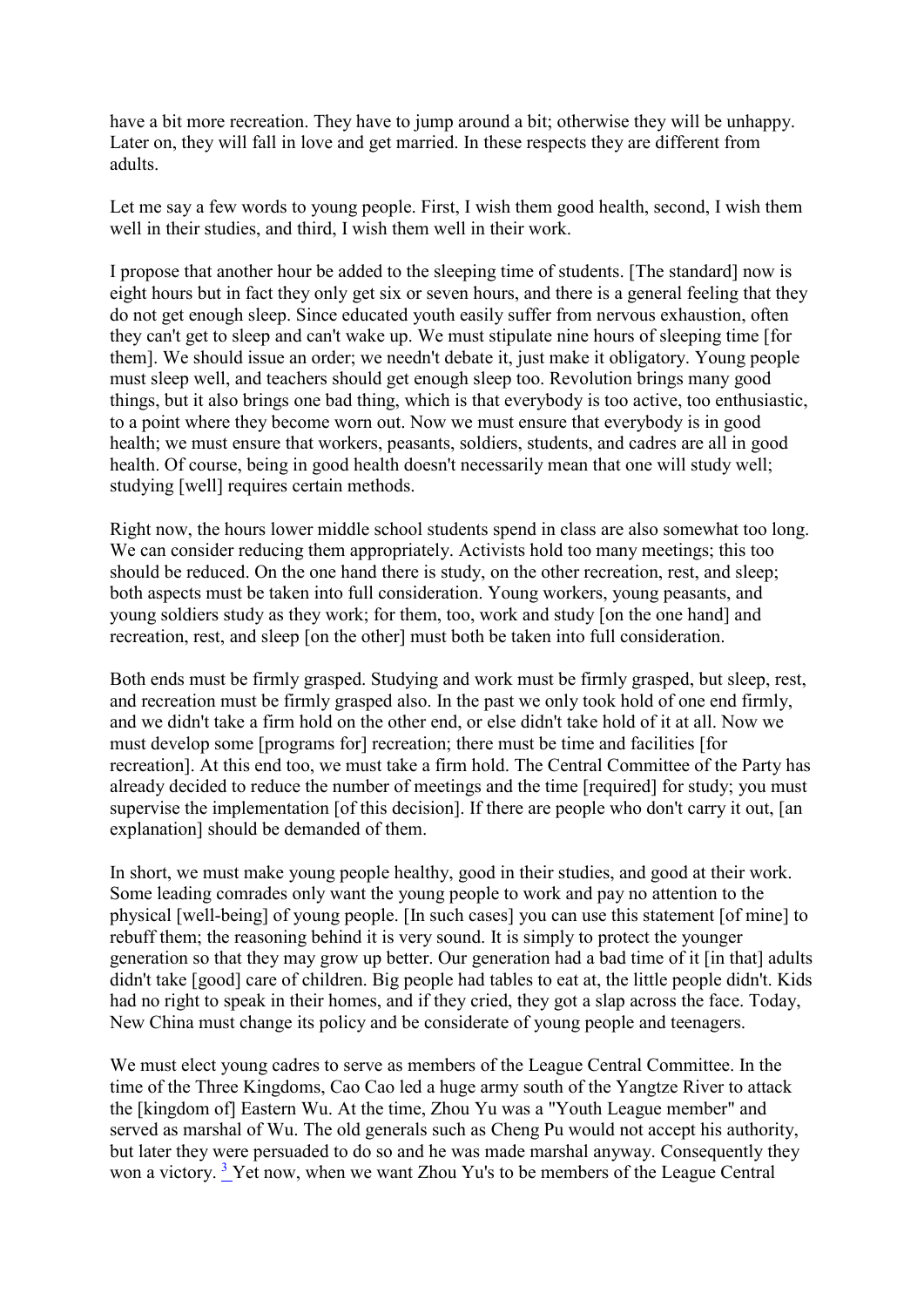Committee everybody is against it! Will it do to select only older people to be League Central Committee members and have too few young people [on it]? Naturally, we cannot go completely on this basis of age; we must consider ability as well. On the slate of candidates for the League Central Committee there were originally only nine people under thirty years of age. Now, after discussion by the Party Center, [this number] has been increased to more than sixty, which is still only a little more than one quarter [of the Committee]. Those over thirty years old still make up almost three-quarters, and some comrades still say this is too few. I say it is not too few. [As to] whether or not all these sixty-some young people are a hundred per cent suited to their positions, some comrades say that there is no certainty [about this]. We must trust young people fully; the overwhelming majority will be equal to their tasks. Some individuals may not be competent in their posts, but this is nothing to be afraid of; in the future they can be dropped in another election. Do things this way and the fundamental orientation will not be wrong. Young people are no weaker than we are. Older people have experience, and therefore are, of course, strong; their physiological capacities, however, are gradually deteriorating, their eyesight and hearing are no longer so sharp, and they are not as agile as young people are. This is a law of nature. We must persuade those comrades who disagree.

The Youth League must take into consideration the special characteristics of young people, must have work of its own [as an independent] organization, and at the same time must accept leadership from the Party committees at all levels. This isn't a new discovery; it has been so for a long time; Marxism has always said that this [should be so]. This is proceeding from reality. Young people are young people; if they weren't, why would we have to have a Youth League? Young people are different from adults; young women are also different from young men; and if we do not take these special characteristics into consideration we will become divorced from the masses. You now have nine million League members. If you do not take into consideration young people's special characteristics, perhaps only one million [of them] will support you, and eight million will not.

The work of the Youth League must take into account the [needs of the] majority, and at the same time it must pay attention to the advanced youth. Some advanced elements may not be thrilled about this; they demand that we be a bit stricter with all League members. This would not be so proper; we must persuade them of that. There are too many duties and too few rights stipulated in the draft constitution of the League.<sup>[4](http://www.questia.com/PM.qst?a=o&d=99262067)</sup> It has to be made a little more lenient, so that the majority can follow [the rules]. The emphasis should be placed on the majority; we cannot focus on the minority. Your draft constitution for the League stipulates that [if a member] fails to take part in the activities of the organization for four months, then that person is considered to have automatically dropped out of the League. This is too severe. Even the Party Constitution stipulates six months; can't you also stipulate six months? Things that can't be done or things that can be done by only one million [members] and not by [the other] eight million should not be stipulated in the League constitution. Principles must be carried out in a flexible way. There is a gap between what ought to be and what actually is. Provisions of certain laws will require a few more years before they can actually be implemented. For instance, many of the provisions in the marriage law are programmatic in nature, and it will take at least three five-year plans to implement them thoroughly. <sup>5</sup> The provision "do not slander people behind their backs" is correct in principle, but it is unnecessary to write it into the League constitution. The struggle against liberalism is a protracted one; there is still a lot of liberalism within the Party itself. Actually, it is impossible to forbid people to curse you even once behind your back. We must not make our circle too small; the main thing is that the boundaries between the enemy and ourselves must be distinct.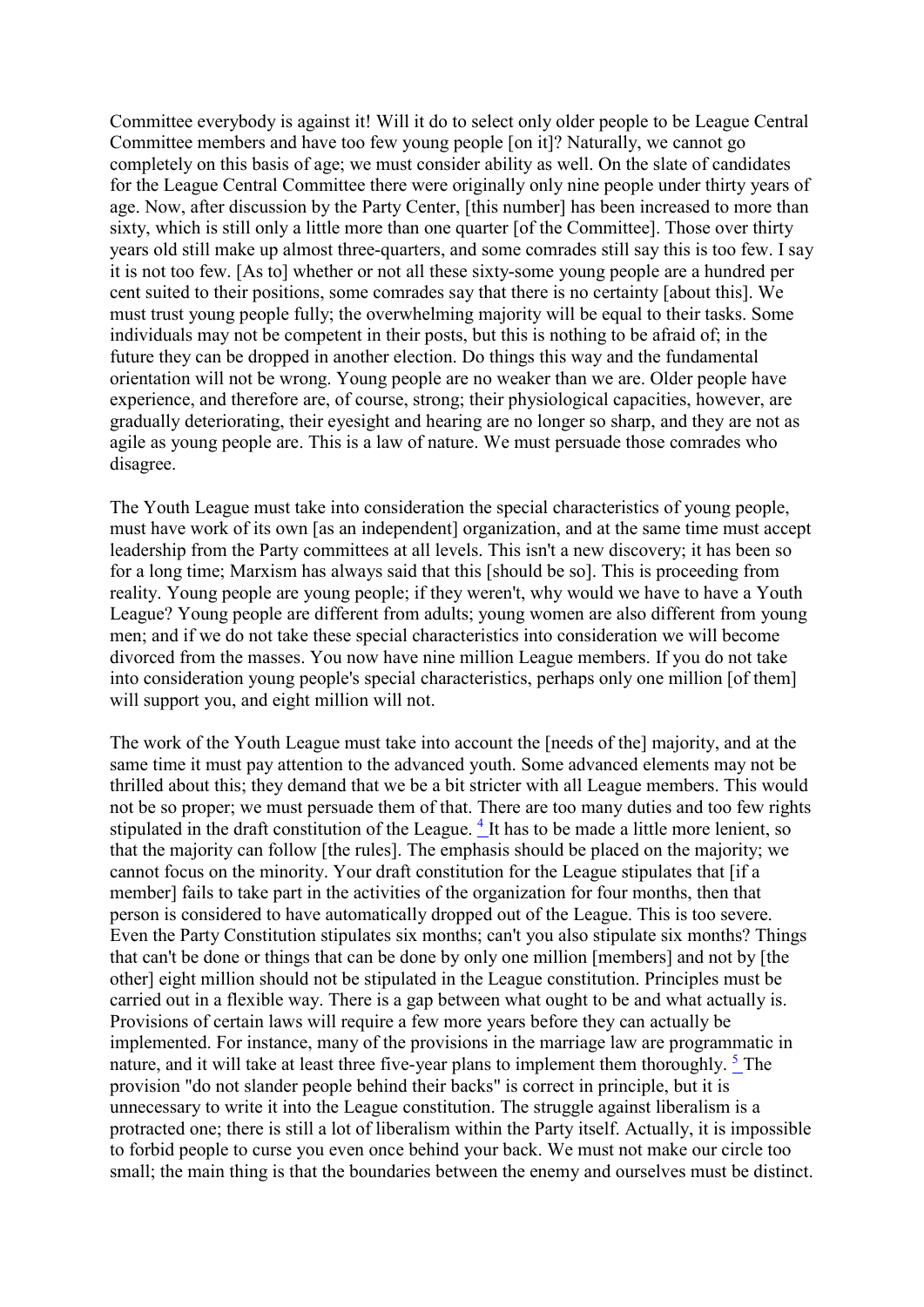Prestige is built up gradually. In the past, there were some people inside the armed forces who made up jingles to malign people. We neither prohibited nor investigated [the practice], and yet the army did not fall apart. We just took hold of some of the major [issues], such as the Three Main Rules of Discipline and the Eight Great Points for Attention, and the troops slowly got onto the right track. <sup>6</sup> For the masses to truly respect their leaders, they must come to understand them through revolutionary practice. Trust comes only through true understanding. Right now the prestige of the League Center is already rather high. Some people still don't respect it, but they will slowly come to respect it. When a young person first steps onto the stage his prestige isn't high, [but] don't be anxious, it's impossible not to receive a bit of criticism and a bit of scolding. There are "small broadcasts" because the "big broadcast" is not well-developed.  $\frac{7}{4}$  As long as the democratic [way of] life is fully [established] and [people's] scabs are exposed openly, then, even if people were allowed to [make their] "small broadcasts," they would [turn around and] say that they didn't have the time and that they had to rest. However, there will always be problems, and we mustn't think that everything can be solved at once. There are [problems] now and there will be in the future as well.

The general task of the Party during the period of transition is to basically achieve socialist industrialization and the socialist transformation of agriculture, handicraft industries, and capitalist industry and commerce over the course of three five-year plans.8 Three five-year plans means fifteen years. Every year is a small step, and every five years is a big step. Three big steps will just about do it. To achieve something basically is not the same as achieving it completely. To say [that we will] achieve [these things] basically is to be cautious in what we say; it is always better to be a bit cautious in matters of this world.

At present, Chinese agriculture is mainly an individual economy, and it must undergo socialist transformation step by step. In developing the mutual aid and cooperativization campaign in agriculture, we must uphold the principle of voluntary [participation]. If we don't develop [the campaign we] will [end up] following the capitalist road; that would be a Right deviation. However, it won't do to be too fierce in developing it either, that would be a "Left" deviation. It must be carried out with preparation and according to a schedule. Historically, we have refrained from fighting battles for which we were not prepared and which we were not sure [we could win]; we didn't [even] fight battles for which we were prepared but about which we were not sure [we could win]. In the past when we fought Chiang Kai-shek, at first some people committed the error of subjectivism. Later, through the rectification [campaign we] we got rid of subjectivism and we won.9 Now we are fighting the battle of socialism, and we want to accomplish socialist industrialization and the socialist transformation of agriculture, handicraft industries, and capitalist industry and commerce. This is the general task of the people of the whole country. As to how the Youth League should carry out this general task, you should make appropriate provisions on the basis of the special characteristics of young people.

## **Notes**

1 We have no published record of this discussion. However, it is very likely that Mao was referring here to discussions that may have preceded the issuing of the CPC Central Committee's approval of the resolutions of the Second Meeting of the Central Committee of the New Democratic Youth League. This approval was published on Jan. 4, 1952.

2 The armistice that concluded the Korean War was signed at Panmonjon on July 27, 1953. For the land reform, see text Feb. 18, 1951, note 2.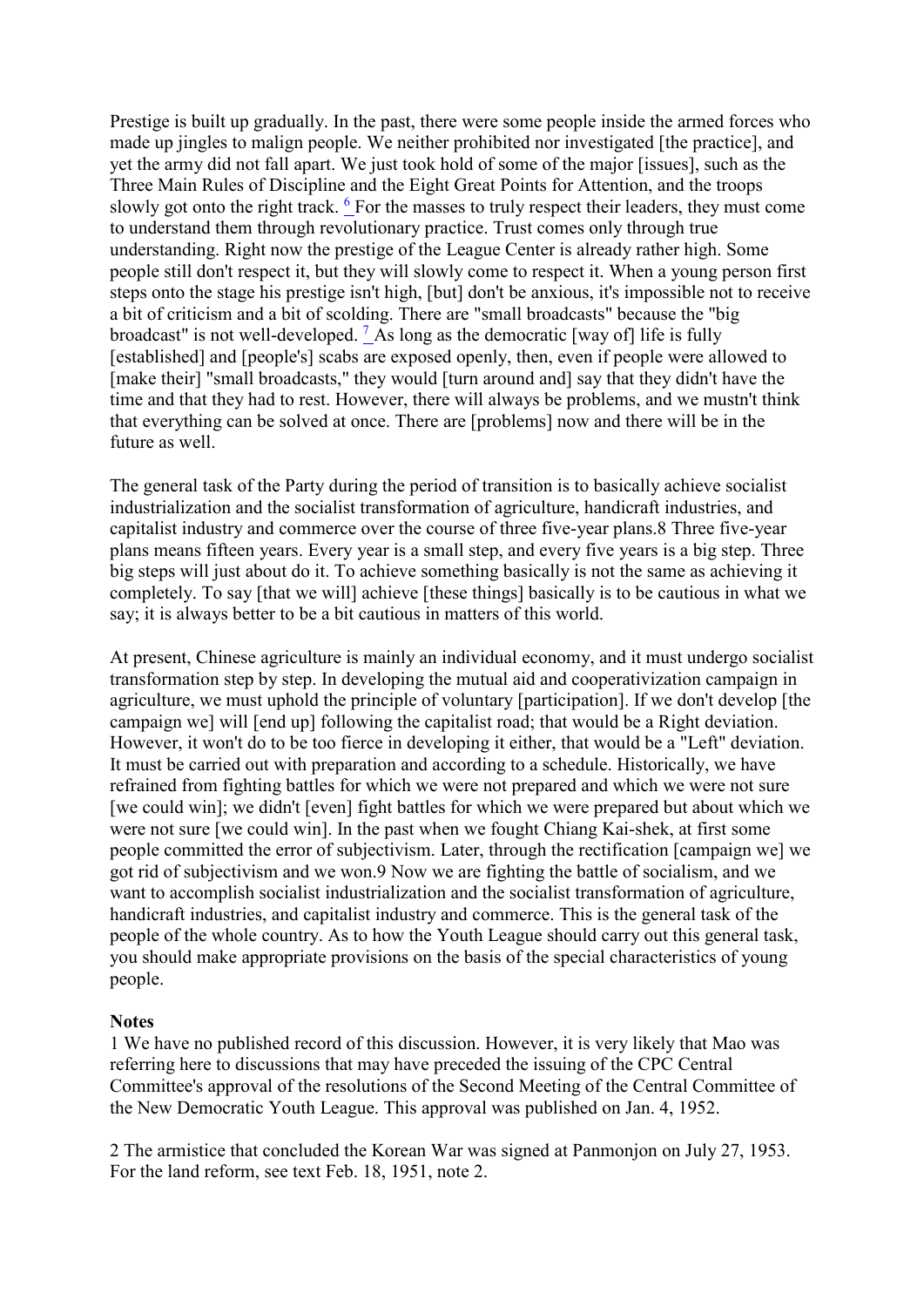3 Cao Cao ( 155-220 A.D.), was a statesman, military strategist, and literary figure of the Three Kingdoms period (220-280). He amassed great military power through the suppression of the "Yellow Turban" bandits in the waning years of the Han dynasty, and in 196 A.D. he moved the Han emperor, Xiandi, within his own sphere of influence at Xudu. With that, Cao began to issue decrees in Emperor Xiandi's name and progressively aggrandized his own power at the expense of other feudal warlords. By defeating Yuan Shao at the Battle of Guandu (199) he unified political control along the Yellow River basin. In 208 he was appointed chief minister to the emperor and marched southward across the Yangtze River against the forces of the Eastern Wu. In the same year, he was soundly defeated at the Battle of Chibi by the coalition of the forces of Eastern Wu and Shu Han. Cao was later made prince of Wei by the emperor. In 220, the year Cao Cao died, his son, Cao Pi, who succeeded him as the prince of Wei, abolished the Han dynasty and made himself Emperor Wendi of the Wei dynasty. Cao Cao was posthumously enthroned as Emperor Wudi.

Zhou Yu ( 175-210) was a young military strategist of the same period of the Kingdom of Wu. He was a friend of Sun Ce, the first Prince of Eastern Wu, and rose quickly to the rank of general at the age of twenty-four. Later he became marshal of the vanguard forces of the Eastern Wu. Before the battle of Chibi, he advocated the forming of the coalition with the forces of Shu-Han against the advice of many other generals, and was made marshal for the entire defensive campaign. Zhou Yu, though he led such a short life, is one of the best-known romantic figures in Chinese history and literature.

Cheng Pu was an old general of the Eastern Wu forces who had been serving the rulers of the Eastern Wu beginning with the father of Sun Ce. He was the main dissident when Zhou Yu presented his strategy for the defense against the forces of Wei in 208 A.D., and he was only won over to Zhou's side later. This episode was very dramatically described in hui 43-45 of the classical novel San guo yanyi (The Romance of the Three Kingdoms).

4. The constitution of the Chinese New Democratic Youth League remained in draft form until it was adopted at the Ninth National Congress of the League ( June 29, 1964), by which time the name of the League had been changed (see source note). The issues to which Mao refers in this passage are dealt with in Chapter 1, Article 6, of the League constitution (reprinted in T. Chen [ 1967], pp. 166-178). It is apparent from the 1964 version that Mao's suggestions were adopted.

5. The Marriage Law of the PRC was promulgated in April 1950. See RMSC ( 1951), section "Shen," p. 1.

6. In 1928 Mao laid down the Three Rules of Discipline and Six Points for Attention for the Workers' and Peasants' Red Army in Jinggangshan, emphasizing the cultivation of congenial relations and mutual respect between the soldiers and the civilian populace. Later, slight revisions and adaptations were made. The list was standardized in 1947 as the Three Main Rules of Discipline and Eight Great Points for Attention. They include: (1) Obey orders in all actions; (2) Not a single needle or a single piece of thread is to be taken from the masses; (3) Everything captured must be turned in; and (a) Speak politely; (b) Pay a fair price for whatever you buy; (c) Return everything you borrow; (d) Pay for all damages; (e) Do not hit people or swear at people; (f) Do not damage crops; (g) Do not take any liberties with women; (h) Do not ill-treat captives.

7. By "small broadcast," Mao refers to the practice of spreading unofficial, and sometimes malicious, rumors concerning a person. Mao is saying that this practice exists only because the official channels of information are not always up to date and accurate and are unable to overcome rumors and personal slandering.